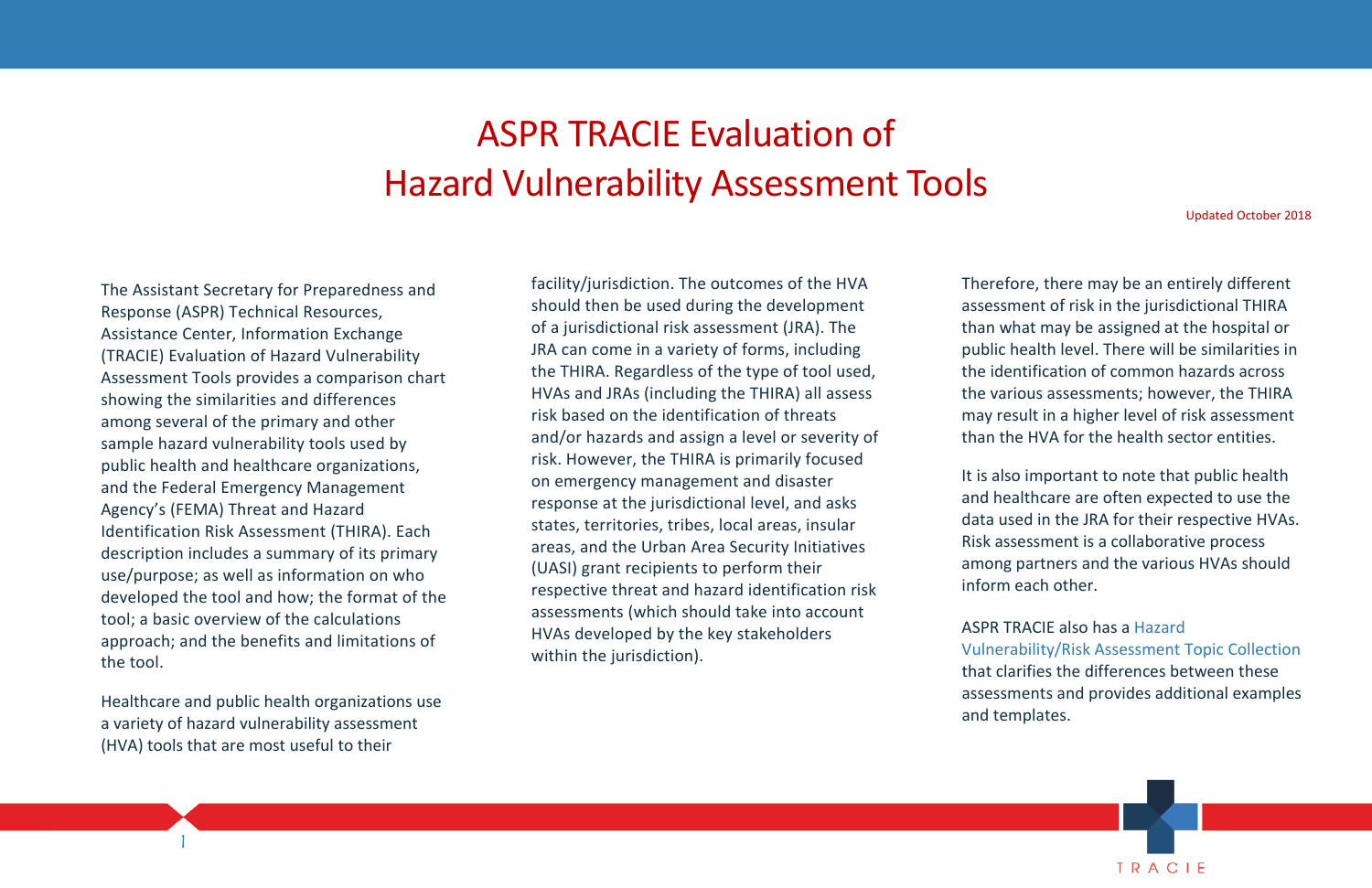

| Assessment                                                                               | Intended<br>Audience/                     |                                                                                                                                                                                                                                                                                                                                                                                                                                                                                                                                                                                                                                                                            |                                                                                                                                                                                                                                                                                                                                                                                    |                                              |                                                                                                                                                                                                                                                                                                                                                                                                                                                                                                                                                                                                                                                                                                                                                       |                                                                                                                                                                                                                                                                                                                                                                                                                                                                                                                                                                                                                                                                                                                                                                                                                                                                                                                                                                                                              |                                                                                                              |
|------------------------------------------------------------------------------------------|-------------------------------------------|----------------------------------------------------------------------------------------------------------------------------------------------------------------------------------------------------------------------------------------------------------------------------------------------------------------------------------------------------------------------------------------------------------------------------------------------------------------------------------------------------------------------------------------------------------------------------------------------------------------------------------------------------------------------------|------------------------------------------------------------------------------------------------------------------------------------------------------------------------------------------------------------------------------------------------------------------------------------------------------------------------------------------------------------------------------------|----------------------------------------------|-------------------------------------------------------------------------------------------------------------------------------------------------------------------------------------------------------------------------------------------------------------------------------------------------------------------------------------------------------------------------------------------------------------------------------------------------------------------------------------------------------------------------------------------------------------------------------------------------------------------------------------------------------------------------------------------------------------------------------------------------------|--------------------------------------------------------------------------------------------------------------------------------------------------------------------------------------------------------------------------------------------------------------------------------------------------------------------------------------------------------------------------------------------------------------------------------------------------------------------------------------------------------------------------------------------------------------------------------------------------------------------------------------------------------------------------------------------------------------------------------------------------------------------------------------------------------------------------------------------------------------------------------------------------------------------------------------------------------------------------------------------------------------|--------------------------------------------------------------------------------------------------------------|
| <b>Tool Name</b>                                                                         | <b>Applied Sector</b>                     | Use/Purpose                                                                                                                                                                                                                                                                                                                                                                                                                                                                                                                                                                                                                                                                | Development of Tool                                                                                                                                                                                                                                                                                                                                                                | Format                                       | <b>Calculations Approach</b>                                                                                                                                                                                                                                                                                                                                                                                                                                                                                                                                                                                                                                                                                                                          | <b>Benefits</b>                                                                                                                                                                                                                                                                                                                                                                                                                                                                                                                                                                                                                                                                                                                                                                                                                                                                                                                                                                                              | Limitations                                                                                                  |
| Pennsylvania<br><b>Public Health</b><br><b>Risk</b><br>Assessment<br><b>Tool (PHRAT)</b> | Jurisdictions,<br>public health<br>system | To provide an analysis of the health-<br>related impacts of various hazards that<br>can occur in a jurisdiction, and help<br>prioritize planning efforts for those<br>emergencies.                                                                                                                                                                                                                                                                                                                                                                                                                                                                                         | Developed by the Drexel<br>University School of<br>Public Health (contracted<br>by the Pennsylvania<br>Department of Health).<br>Based on adaptations of<br>other existing resources:<br>University of California,<br>Los Angeles' (UCLA)<br><b>Hazard Risk Assessment</b><br>Instrument (HRAI) and<br>Kaiser Permanente's<br><b>Hazard Vulnerability</b><br>Analysis (HVA) Tool.  | Workbook<br>developed in<br>Microsoft Excel. | Generates an estimate of hazard-<br>specific risk, based on probability and<br>impact severity identified for each<br>hazard<br>Severity is measured in five major<br>domains: human health, healthcare<br>services, inpatient healthcare<br>infrastructure, and community health<br>and public health services.<br>Generates "adjusted risk," which<br>incorporates an assessment of the<br>additional planning required to reduce<br>a hazard's impact on at-risk<br>populations.<br>A Preparedness Score is generated<br>using the jurisdiction's current<br>capacity in each of the 15 Public<br>Health Preparedness capabilities and<br>8 Healthcare System Preparedness<br>capabilities.                                                        | <b>Common Features</b><br>Guide and step-by-step instructions provided.<br>Helps establish planning priorities.<br>Jurisdiction-specific analysis using automated<br>calculations.<br>Identifies hazards that pose the greatest risk to a<br>jurisdiction.<br>Identifies jurisdictional gaps in public health and<br>healthcare preparedness.<br>Simple implementation, yet comprehensive<br>assessment.<br>Generates charts/graphs to analyze hazards relative<br>to each other.<br><b>Additional/Unique Features</b><br>Addresses at-risk populations.<br>Analysis incorporates baseline data entered by user.<br>Available for customization through the Pennsylvania<br>Department of Health.                                                                                                                                                                                                                                                                                                            | Public health-specific.<br>Data may be skewed if<br>entered from multiple<br>sources or by various<br>users. |
| <b>Health Hazard</b><br>Assessment<br>and<br>Prioritization<br>(hHAP)                    | Jurisdictions,<br>public health<br>system | To assess and prioritize planning and<br>mitigation efforts for the most important<br>hazards (in Southern California)<br>- Although the tool is focused on<br>hazards in Southern California, it is<br>designed to be flexible and adaptive,<br>and applicable to other health<br>jurisdictions and numerous potential<br>hazards.<br>To offer a health-focused mechanism to<br>engage the community, identify<br>organizational priorities, and improve an<br>agency's or community's capability to<br>successfully prepare for, respond to, and<br>recover from potential emergency<br>threats.<br>Provides a six-step hazard vulnerability<br>п<br>assessment process. | Developed by the Los<br>Angeles Department of<br>Public Health-in<br>collaboration with the<br><b>Orange County Health</b><br>Care Agency, the Long<br>Beach Department of<br>Health and Human<br>Services, and the<br>Pasadena Department of<br>Public Health.<br>Based on adaptations of<br>other existing resources:<br><b>UCLA's HRAI and Kaiser</b><br>Permanente's HVA Tool. | Workbook<br>developed in<br>Microsoft Excel. | Identifies, ranks, and prioritizes the<br>health and medical impacts of<br>potential hazards relevant to a<br>specific jurisdiction/agency based on<br>user-provided input (scores).<br>Focuses on the relative perceived risk,<br>expressed through a relationship and<br>interaction of several Risk<br>Components: probability of hazard<br>occurrence, health severity of the<br>hazard (potential for increase in<br>morbidity, hospitalizations and<br>mortality), impact (consequences) of<br>hazard on health and medical systems<br>and the community, and the protective<br>value of existing response and<br>community preparedness resources.<br>- Each Risk Component has a<br>corresponding metric input for each<br>associated hazard. | <b>Common Features</b><br>Guide and step-by-step instructions provided.<br>Helps establish planning priorities.<br>Jurisdiction-specific analysis using automated<br>calculations.<br>Identifies hazards that pose the greatest risk to a<br>jurisdiction.<br>Identifies jurisdictional gaps in public health and<br>healthcare preparedness.<br>Simple implementation, yet comprehensive<br>assessment<br>Generates charts/graphs to analyze hazards relative<br>to each other.<br><b>Additional/Unique Features</b><br>Flexible and adaptive for use by other jurisdictions.<br>$\blacksquare$<br>- Tool can be applied to any potential hazard identified<br>by the jurisdiction.<br>Pre-loaded tool includes 62 scenario-based hazards.<br>User can add/delete hazards.<br>Tool can average responses from multiple users.<br>Requires responses from various response partners in<br>addition to public health and healthcare partners.<br>Includes mental health system impact in risk<br>assessments. | Does not incorporate<br>baseline data.<br>Does not address at-risk<br>populations.                           |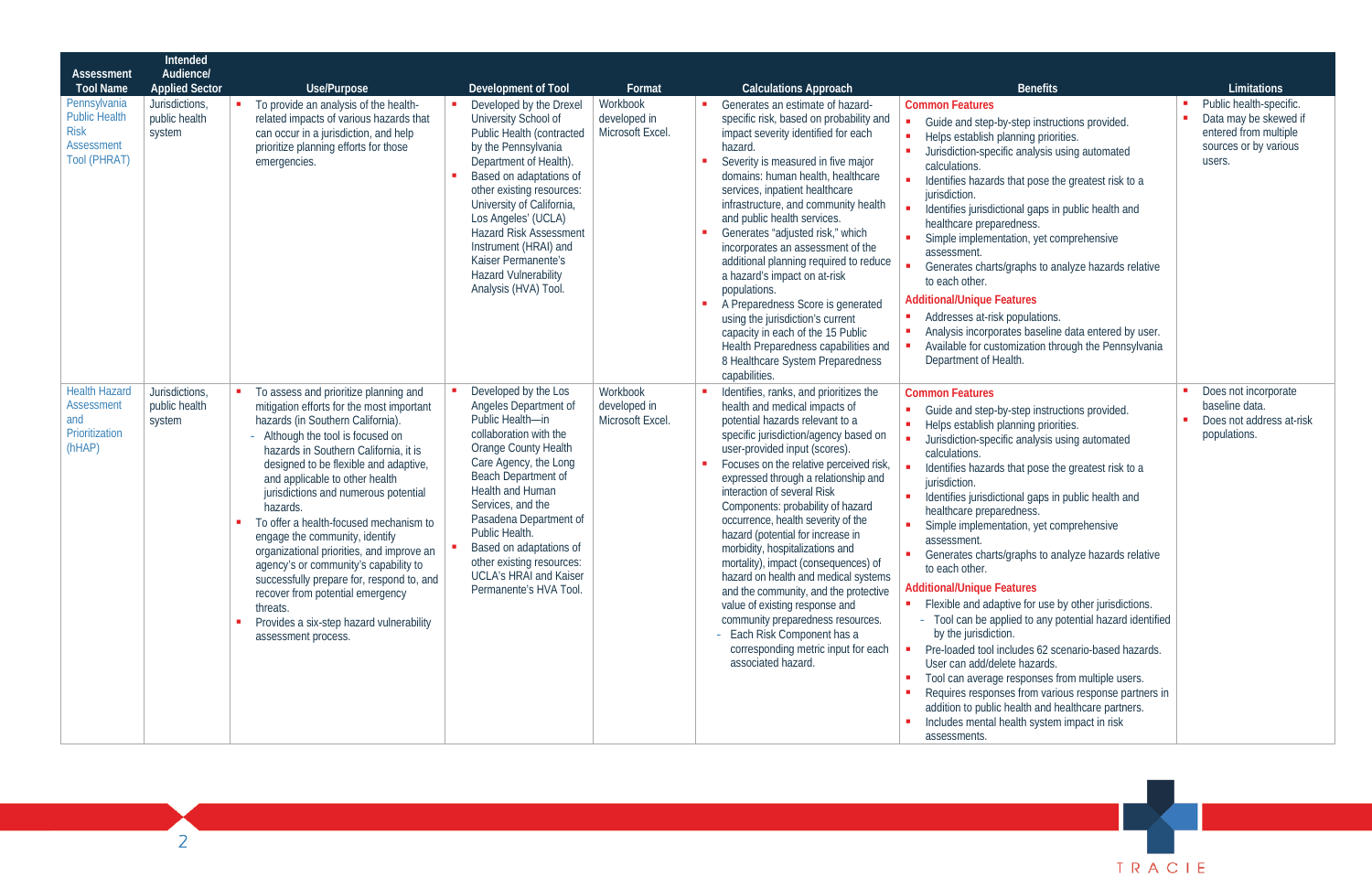| Assessment                                                                | Intended<br>Audience/                                                                                                     |                                                                                                                                                                                                                                                                                                                                                                                                                                                                                                                                                                                           |                                                                                                                                                                                                                                                                                                                                                |                                             |                                                                                                                                                                                                                                                                                                                                                                                                                                                                                                                                                                                                                                                                                                     |                                                                                                                                                                                                                                                                                                                                                                                                                                                                                                                                                                                                                                                                                                                                                                                                                                                                                                                                                                                                                                                                                                                                                       |                                                                                                                                                                                                                                                         |
|---------------------------------------------------------------------------|---------------------------------------------------------------------------------------------------------------------------|-------------------------------------------------------------------------------------------------------------------------------------------------------------------------------------------------------------------------------------------------------------------------------------------------------------------------------------------------------------------------------------------------------------------------------------------------------------------------------------------------------------------------------------------------------------------------------------------|------------------------------------------------------------------------------------------------------------------------------------------------------------------------------------------------------------------------------------------------------------------------------------------------------------------------------------------------|---------------------------------------------|-----------------------------------------------------------------------------------------------------------------------------------------------------------------------------------------------------------------------------------------------------------------------------------------------------------------------------------------------------------------------------------------------------------------------------------------------------------------------------------------------------------------------------------------------------------------------------------------------------------------------------------------------------------------------------------------------------|-------------------------------------------------------------------------------------------------------------------------------------------------------------------------------------------------------------------------------------------------------------------------------------------------------------------------------------------------------------------------------------------------------------------------------------------------------------------------------------------------------------------------------------------------------------------------------------------------------------------------------------------------------------------------------------------------------------------------------------------------------------------------------------------------------------------------------------------------------------------------------------------------------------------------------------------------------------------------------------------------------------------------------------------------------------------------------------------------------------------------------------------------------|---------------------------------------------------------------------------------------------------------------------------------------------------------------------------------------------------------------------------------------------------------|
| <b>Tool Name</b>                                                          | <b>Applied Sector</b>                                                                                                     | Use/Purpose                                                                                                                                                                                                                                                                                                                                                                                                                                                                                                                                                                               | Development of Tool                                                                                                                                                                                                                                                                                                                            | Format                                      | <b>Calculations Approach</b>                                                                                                                                                                                                                                                                                                                                                                                                                                                                                                                                                                                                                                                                        | <b>Benefits</b>                                                                                                                                                                                                                                                                                                                                                                                                                                                                                                                                                                                                                                                                                                                                                                                                                                                                                                                                                                                                                                                                                                                                       | Limitations                                                                                                                                                                                                                                             |
| <b>UCLA Hazard</b><br><b>Risk</b><br>Assessment<br>Instrument<br>(HRAI)   | Public health<br>agencies (state<br>and local)                                                                            | To provide quidance in determining the<br>likelihood of a hazard occurring, assess<br>community vulnerabilities and current<br>resources, and prioritize resources in<br>planning for disasters. Key hazards are<br>identified and their potential<br>consequences are estimated.                                                                                                                                                                                                                                                                                                         | Developed by the UCLA<br>Center for Public Health<br>and Disasters.<br>Is based on the expertise<br>of the authors and<br>incorporates disaster-<br>related data in order to<br>illustrate its systematic<br>methodology.                                                                                                                      | Worksheets<br>provided as<br>appendices.    | Consists of four steps: probability of<br>mishap, severity of consequences,<br>scoring of the consequences, and risk<br>analysis.                                                                                                                                                                                                                                                                                                                                                                                                                                                                                                                                                                   | <b>Common Features</b><br>• Guide and step-by-step instructions provided.<br>Helps establish planning priorities.<br>Identifies hazards that pose the greatest risk to a<br>jurisdiction.<br>Identifies jurisdictional gaps in public health and<br>healthcare preparedness.<br><b>Additional/Unique Features</b><br>Analysis incorporates baseline data on the<br>community's everyday health status entered by user.                                                                                                                                                                                                                                                                                                                                                                                                                                                                                                                                                                                                                                                                                                                                | Public health-specific.<br>Developed in 2006.<br>Tool is provided as a PDF<br>only. Cannot easily enter<br>data or manipulate tool.<br>Does not automatically<br>generate calculations or<br>graphs/charts.<br>Does not address at-risk<br>populations. |
| Kaiser<br>Permanente<br>Hazard<br>Vulnerability<br>Analysis (HVA)<br>Tool | Hospitals and<br>healthcare<br>facilities                                                                                 | To identify hazards, through a<br>systematic approach, that may affect<br>demand for hospital services or its ability<br>to provide those services.                                                                                                                                                                                                                                                                                                                                                                                                                                       | Developed by Kaiser<br>Permanente.                                                                                                                                                                                                                                                                                                             | Workbook<br>developed in<br>Microsoft Excel | The tool takes inputs from the<br>facility's HVA group on the probability<br>and impact of threats, and mitigation<br>and preparedness measures the<br>facility has taken to determine a level<br>of risk for each hazard.<br>The risks associated with each<br>hazard can be analyzed and used to<br>prioritize planning, mitigation,<br>response, and recovery activities.                                                                                                                                                                                                                                                                                                                        | <b>Common Features</b><br>Helps establish planning priorities.<br>Identifies hazards that pose the greatest risk to a<br>facility<br>Generates charts/graphs to analyze hazards relative<br>to each other.<br><b>Additional/Unique Features</b><br>• Pre-loaded tool includes 61 scenario-based hazards.<br>2017 version of tool incorporates data from real-world<br>emergency alerts and activations to inform probability<br>and risk calculations.                                                                                                                                                                                                                                                                                                                                                                                                                                                                                                                                                                                                                                                                                                | Hospital and healthcare<br>facility-specific.<br>Does not provide a<br>quidance manual.<br>Instructions on tool are not<br>comprehensive.<br>Does not incorporate<br>baseline data.<br>Does not address at-risk<br>populations.                         |
| Community<br>Hazard<br>Vulnerability<br>Assessment<br>(CHVA)              | Healthcare<br>facilities,<br>jurisdictions,<br>emergency<br>management,<br>public health<br>agencies (state<br>and local) | To provide comprehensive analysis of<br>the health, property, and business-<br>related impacts of various hazards that<br>can occur within a jurisdiction or to a<br>healthcare facility. Results can be used<br>to focus finite resources.<br>To help prioritize planning efforts for<br>those emergencies.<br>To provide a mechanism for external<br>partners to rate the event based off of<br>the four phases of emergency<br>management.<br>To illustrate operational and regulatory<br>impact of events.<br>To align efforts in emergency<br>management and operational continuity. | Developed by Children's<br>Hospital Colorado, in<br>collaboration with a<br>Wisconsin workgroup<br>consisting of state and<br>local emergency<br>management and public<br>health departments, tribal<br>health and hospital<br>emergency planners.<br>Based on adaptations of<br>other existing resources:<br>Kaiser Permanente's<br>HVA Tool. | Workbook<br>developed in<br>Microsoft Excel | Assesses risk based on probability of<br>occurrence; probability of a facility<br>needing to respond to the hazard;<br>human, property, and business<br>impact; and readiness assessments<br>based on the 4 phases of emergency<br>management.<br>The tool allows the user to evaluate<br>events three different ways: Relative<br>Risk based on Occurrence, Relative<br>Risk based on the likelihood of facility<br>Response, or an absolute number to<br>rank risk (Non-weighted).<br>- It is up to the user to determine<br>which rating scale or a combination<br>thereof, they will use. (The non-<br>weighted risk removes the<br>weighting scale but provides a<br>larger range of numbers). | <b>Common Features</b><br>Helps establish planning priorities.<br>$\mathbf{r}$<br>Identifies hazards that pose the greatest risk to a<br>facility or community.<br>Identifies jurisdictional gaps in public health and<br>healthcare preparedness.<br>Includes explanation of tool components and<br>directions for using the tool.<br>Generates charts/graphs to analyze hazards relative<br>to each other.<br><b>Additional/Unique Features</b><br>• Incorporates the four phases of emergency<br>management and takes an all hazards approach to<br>address national and local planning scenarios.<br>Fully customizable for use by other organizations and<br>industries (e.g., schools) based on specific needs.<br>Includes 120 events for comprehensiveness (however,<br>not all need to be used). Extra "preprogrammed" event<br>lines are available in each section.<br>Includes data input columns for both Occurrence and<br>Response for more precise calculations; the<br>justification being that just because an event occurs<br>does not mean the facility has to respond.<br>Includes a Non-Weighted Risk column for facilities that | Does not address at-risk<br>populations.<br>Does not incorporate<br>baseline data.                                                                                                                                                                      |

TRACIE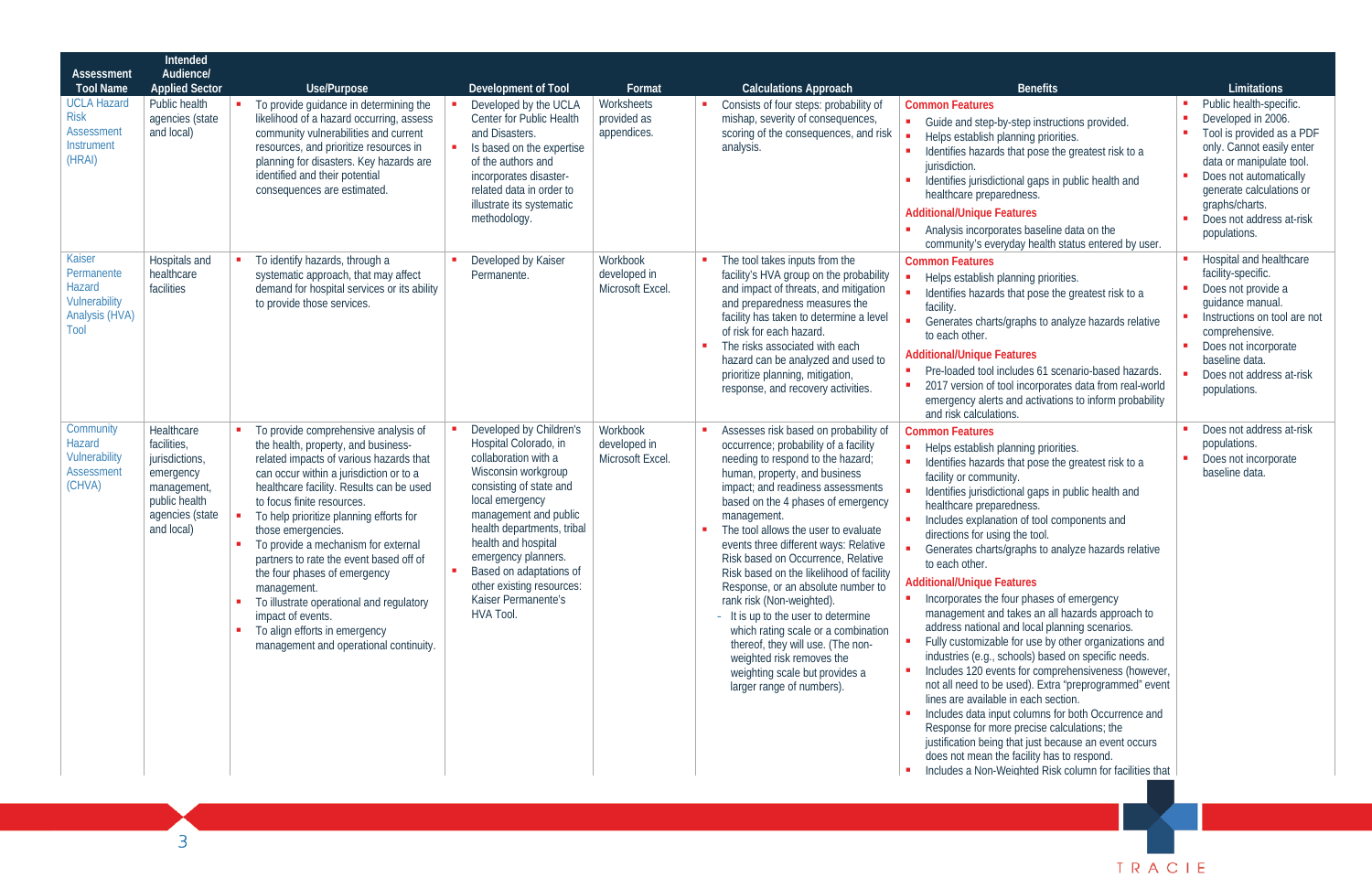

| Assessment<br><b>Tool Name</b><br>Comprehensive<br>Preparedness<br>Guide 201<br><b>Threat and</b><br>Hazard<br>Identification<br>and Risk<br>Assessment<br>(THIRA) and<br>Stakeholder<br>Preparedness<br><b>Review (SPR)</b><br>Guide (Third<br>edition, May<br>2018) | Intended<br>Audience/<br><b>Applied Sector</b><br>Jurisdictions,<br>emergency<br>management | Use/Purpose<br>To support the conduct of a THIRA as<br>described in the third edition of the<br>Comprehensive Preparedness Guide<br>(CPG) 201: Threat and Hazard<br>Identification and Risk Assessment and<br>Stakeholder Preparedness Review (SPR)<br>Guide.<br>- Note: The First Edition of the CPG<br>(April 2012) and associated toolkit<br>described a standard process for<br>identifying community-specific threats<br>and hazards and setting capability<br>targets for each core capability<br>identified in the National Preparedness<br>Goal as required in Presidential Policy<br>Directive (PPD) 8: National<br>Preparedness. The CPG 201: Threat<br>and Hazard Identification and Risk<br><b>Assessment Guide (Second Edition)</b><br>expands the THIRA process to include<br>estimation of resources needed to meet | $\blacksquare$ | Development of Tool<br>Developed by FEMA.<br>Builds on existing local,<br>state, tribal, and territorial<br>hazard identification risk<br>assessments.                                                                                                                                                                                                                                                             | Format<br>PDF document<br>contains detailed<br>directions, best<br>practices, and<br>examples for each<br>step, including<br>calculations. | <b>Calculations Approach</b><br>The third edition provides a three-step<br>approach for conducting a THIRA:<br>identify the threats and hazards of<br>concern, give the threats and hazards<br>context, and establish capability<br>targets.<br>The SPR builds off the capability<br>targets from the THIRA, and has<br>three steps: assess capabilities;<br>identify and address gaps; and<br>describe impacts of funding sources.                                                                                                                                                                                                                                           | <b>Benefits</b><br><b>Common Features</b><br>Helps establish planning priorities.<br>Allows jurisdictions to estimate impacts from threats<br>and hazards to the community across the 32 core<br>capabilities and 5 mission areas (prevention)<br>protection, mitigation, response, and recovery).<br><b>Additional/Unique Features</b><br>Allows jurisdictions to identify a community's capability<br>targets, current capabilities, and capability gaps to<br>address identified risks.                                                                                                                                                                                                                                                                                                                       | Limitations<br><b>Emergency management-</b><br>specific.<br>This is a guidance<br>document, not an actual<br>tool to enter data into.<br>Does not automatically<br>generate calculations or<br>graphs/charts.<br>Does not provide a<br>template for the format of<br>the completed THIRA/SRP.<br>Does not address at-risk<br>populations.       |
|-----------------------------------------------------------------------------------------------------------------------------------------------------------------------------------------------------------------------------------------------------------------------|---------------------------------------------------------------------------------------------|------------------------------------------------------------------------------------------------------------------------------------------------------------------------------------------------------------------------------------------------------------------------------------------------------------------------------------------------------------------------------------------------------------------------------------------------------------------------------------------------------------------------------------------------------------------------------------------------------------------------------------------------------------------------------------------------------------------------------------------------------------------------------------------------------------------------------------|----------------|--------------------------------------------------------------------------------------------------------------------------------------------------------------------------------------------------------------------------------------------------------------------------------------------------------------------------------------------------------------------------------------------------------------------|--------------------------------------------------------------------------------------------------------------------------------------------|-------------------------------------------------------------------------------------------------------------------------------------------------------------------------------------------------------------------------------------------------------------------------------------------------------------------------------------------------------------------------------------------------------------------------------------------------------------------------------------------------------------------------------------------------------------------------------------------------------------------------------------------------------------------------------|------------------------------------------------------------------------------------------------------------------------------------------------------------------------------------------------------------------------------------------------------------------------------------------------------------------------------------------------------------------------------------------------------------------------------------------------------------------------------------------------------------------------------------------------------------------------------------------------------------------------------------------------------------------------------------------------------------------------------------------------------------------------------------------------------------------|-------------------------------------------------------------------------------------------------------------------------------------------------------------------------------------------------------------------------------------------------------------------------------------------------------------------------------------------------|
| Region 9<br>Healthcare<br>Coalition<br>(Washington<br>State)<br>Community<br>Hazard<br>Vulnerability<br>Assessment<br>Tool                                                                                                                                            | Healthcare<br>coalitions                                                                    | the capability targets.<br>To evaluate vulnerability to specific<br>hazards and address anticipated and<br>unanticipated risks that may affect<br>coalition members in the region. The<br>assessment focuses on the input of<br>healthcare partners as the core group to<br>provide a regional healthcare outlook on<br>hazards.                                                                                                                                                                                                                                                                                                                                                                                                                                                                                                   |                | Developed by the Region<br>9 Healthcare Coalition in<br>Washington State.<br>Adapted from the Arizona<br><b>Coalition for Healthcare</b><br><b>Emergency Response's</b><br>(AzCHER) Community<br><b>Hazard Vulnerability</b><br>Assessment (CHVA) tool,<br>which Region 9 HCC<br>used to prioritize and<br>weigh hazards.<br>- The Arizona CHVA is<br>based on the Children's<br><b>Hospital Colorado</b><br>CHVA. | PDF. May request<br>Excel file from<br>Region 9 HCC.                                                                                       | Assesses risk based on probability of<br>occurrence; probability of the region<br>needing to respond to the hazard;<br>healthcare impact; and readiness<br>assessments based on the 4 phases<br>of emergency management.<br>The tool allows the user to evaluate<br>events three different ways: Relative<br>Risk based on Occurrence, Relative<br>Risk based on the likelihood of facility<br>Response, or an absolute number to<br>rank risk (Non-weighted).<br>- It is up to the user to determine<br>which rating scale or a combination<br>thereof, they will use. (The non-<br>weighted risk removes the<br>weighting scale but provides a<br>larger range of numbers). | <b>Common Features</b><br>Helps establish planning priorities.<br>Identifies hazards that pose the greatest risk to<br>coalition members at a regional level.<br>Identifies regional gaps in healthcare preparedness.<br>Generates charts/graphs to analyze hazards relative<br>to each other.<br><b>Additional/Unique Features</b><br>Incorporates the four phases of emergency<br>management and takes an all hazards approach to<br>address planning scenarios at the regional level.<br>Includes data input columns for both Occurrence and<br>Response for more precise calculations; the<br>justification being that just because an event occurs<br>does not mean the facility has to respond.<br>Includes a Non-Weighted Risk column for<br>organizations that do not like a percentage based<br>rating. | Healthcare-specific.<br>Tool does not address at-<br>risk populations (though the<br>HVA protocol does note<br>that social vulnerability data<br>should be considered when<br>developing plans).<br>Scoring criteria and<br>instructions for using the<br>tool are incomplete in the<br>PDF document.<br>Does not incorporate<br>baseline data. |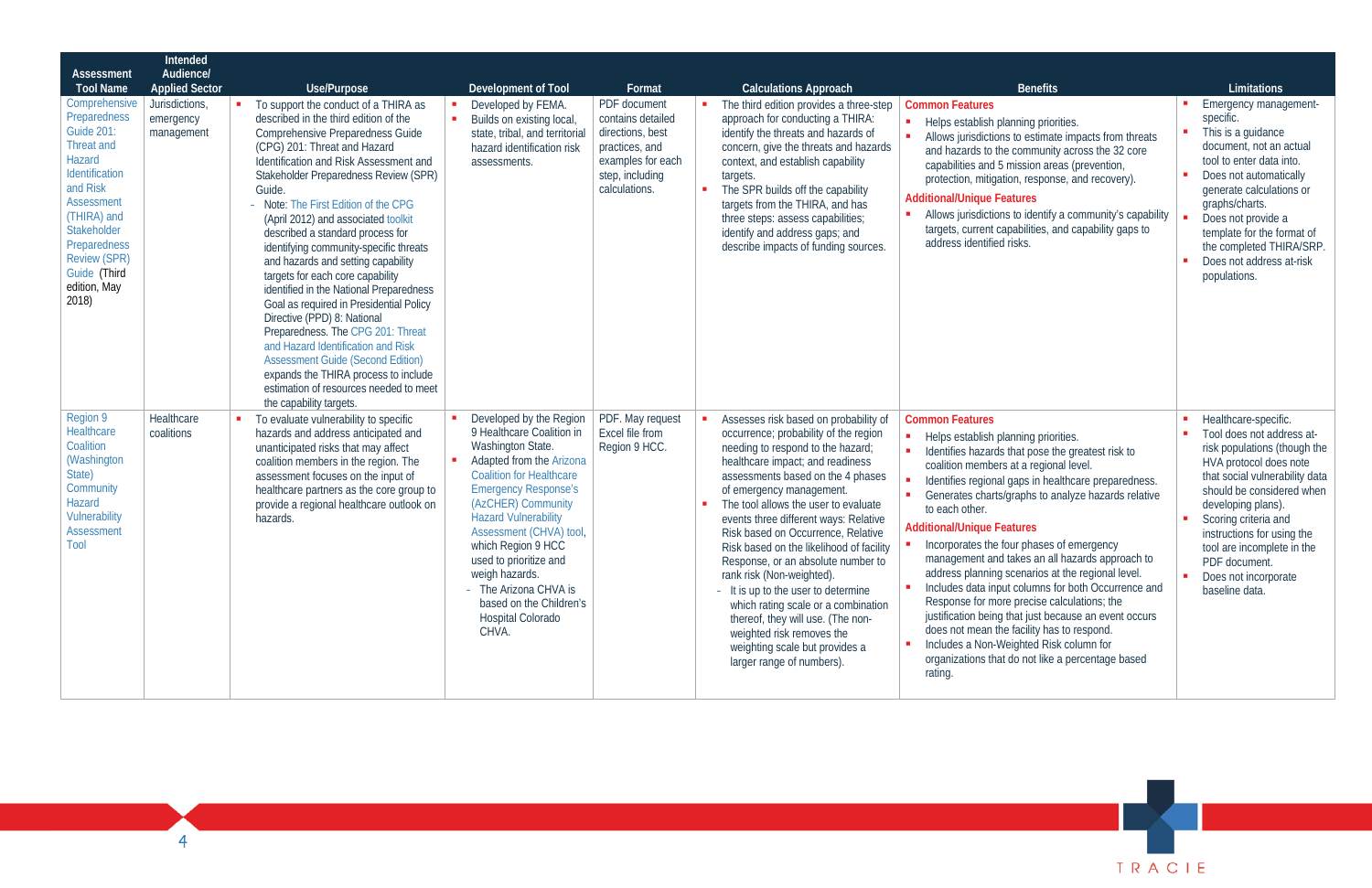| <b>Assessment</b><br><b>Tool Name</b>                                                                                                            | Intended<br>Audience/<br><b>Applied Sector</b>               | Use/Purpose                                                                                                                                                                                                                                                                                                                                                                                                                             | Development of Tool                                                                                                                                                                                    | Format                                                                     | <b>Calculations Approach</b>                                                                                                                                                                                                                                                                                                                                                                                                                                                                                                                                           | <b>Benefits</b>                                                                                                                                                                                                                                                                                                                                                                                                                                                                                                                                                                                                                                                                                                                                                                                                                                                                                                                | Limitations                                                                                                                                                                                                  |
|--------------------------------------------------------------------------------------------------------------------------------------------------|--------------------------------------------------------------|-----------------------------------------------------------------------------------------------------------------------------------------------------------------------------------------------------------------------------------------------------------------------------------------------------------------------------------------------------------------------------------------------------------------------------------------|--------------------------------------------------------------------------------------------------------------------------------------------------------------------------------------------------------|----------------------------------------------------------------------------|------------------------------------------------------------------------------------------------------------------------------------------------------------------------------------------------------------------------------------------------------------------------------------------------------------------------------------------------------------------------------------------------------------------------------------------------------------------------------------------------------------------------------------------------------------------------|--------------------------------------------------------------------------------------------------------------------------------------------------------------------------------------------------------------------------------------------------------------------------------------------------------------------------------------------------------------------------------------------------------------------------------------------------------------------------------------------------------------------------------------------------------------------------------------------------------------------------------------------------------------------------------------------------------------------------------------------------------------------------------------------------------------------------------------------------------------------------------------------------------------------------------|--------------------------------------------------------------------------------------------------------------------------------------------------------------------------------------------------------------|
| <b>Midlands</b><br><b>Regional HVA</b><br>2017                                                                                                   | Healthcare<br>coalitions                                     | To identify the hazards that the<br>healthcare coalition may need to<br>respond to.                                                                                                                                                                                                                                                                                                                                                     | Developed by the<br>Midlands Healthcare<br><b>Coalition (South</b><br>Carolina).<br>Based on the Kaiser<br>Permanente HVA.                                                                             | PDF. May request<br>Excel file from<br><b>ASPR TRACIE.</b>                 | Users enter data to estimate<br>probability and impact of threats, and<br>mitigation and preparedness<br>measures the coalition has taken to<br>determine a relative level of risk for<br>each hazard.                                                                                                                                                                                                                                                                                                                                                                 | <b>Common Features</b><br>Helps establish planning priorities.<br>Identifies hazards that pose the greatest risk to<br>coalition members at a regional level.<br>Identifies regional gaps in healthcare preparedness.<br>Generates charts/graphs to analyze hazards relative<br>to each other.<br><b>Additional/Unique Features</b><br>Clearly defined consensus-based scoring criteria are<br>included with the tool.                                                                                                                                                                                                                                                                                                                                                                                                                                                                                                         | Healthcare-specific.<br>Tool does not address at-<br>risk populations.<br>Does not provide a<br>quidance manual.<br>Instructions on tool are not<br>comprehensive.<br>Does not incorporate<br>baseline data. |
| The Florida<br><b>Public Health</b><br><b>Risk</b><br><b>Assessment</b><br><b>Tool (FPHRAT)</b>                                                  | Public health<br>agencies (state,<br>regional, and<br>local) | To create jurisdictional risk assessments<br>by assessing the 15 Centers for Disease<br>Control and Prevention (CDC)<br>Preparedness Capabilities and local<br>resources; producing gap analyses;<br>estimating the impacts of hazards to<br>public health, healthcare, and mental<br>health; measuring the positive effect of<br>mitigation factors such as community<br>resilience; and producing a final matrix<br>of residual risk. | Developed by local,<br>regional, and state<br>partners within the state<br>of Florida.                                                                                                                 | Online tool.                                                               | Users enter data on capability<br>assessments and status of resources<br>needed for response and recovery.<br>The tool calculates a Hazard Risk<br>Index score for each hazard by<br>considering the probability of<br>occurrence: medical and social<br>vulnerability scores; and public health<br>impact, healthcare impact, and<br>behavioral health impact.<br>The tool also calculates a Residual<br>Risk Index that takes mitigation<br>factors into account (capability and<br>resource data entered by user and<br>pre-populated community resilience<br>data) | <b>Common Features</b><br>Helps establish planning priorities.<br>Identifies hazards that pose the greatest risk to a<br>community.<br>Identifies jurisdictional gaps in public health and<br>healthcare preparedness.<br>Generates charts/graphs to analyze hazards relative<br>to each other.<br><b>Additional/Unique Features</b><br>Tool contains pre-filled hazard information for 36<br>hazards most likely to have public health impact in<br>Florida.<br>Probability, vulnerability scores, health impact scores,<br>and resilience scores are pre-populated in the tool, as<br>determined by subject matter experts.<br>Analysis incorporates capability and resource<br>assessment data entered by user.<br>Custom reports can be built by the user, in addition to<br>the standard charts and graphs generated by the tool.<br>Highly detailed directions and explanation of data<br>sources and calculations used. | The tool's pre-populated<br>data are specific to the<br>state of Florida, though the<br>tool may be used as a<br>model for other jurisdictions<br>wanting to create<br>something similar.                    |
| <b>Big Bend</b><br>Healthcare<br>Coalition<br>(Florida)<br>Hazard<br>Vulnerability<br>Analysis (HVA)<br><b>Risk</b><br><b>Assessment</b><br>Tool | Healthcare<br>facilities                                     | To provide information for assessing<br>vulnerabilities and needs, and for<br>determining emergency management<br>program priorities that ensure the most<br>important hazards, including highly<br>probable and/or major healthcare<br>impacts, are planned for first, and those<br>least likely to occur or have<br>minor/moderate public impact can be<br>deferred until later.                                                      | Developed by the Big<br><b>Bend Healthcare</b><br>Coalition in Florida.<br>Based on the Kaiser<br>Permanente tool; the<br><b>UCLA HRAI and the Los</b><br>Angeles Department of<br>Public Health hHAP. | Available in<br>Microsoft Word and<br>as a workbook in<br>Microsoft Excel. | Relative Risk Score (% of threat) is<br>calculated based on probability that<br>each hazard may occur within a 5-<br>year planning window, and severity<br>(inverse relationship between<br>potential impact, and status of<br>mitigation activities)                                                                                                                                                                                                                                                                                                                  | <b>Common Features</b><br>• Helps establish planning priorities.<br>• Identifies hazards that pose the greatest risk to a<br>facility.<br>Identifies gaps in coalition preparedness.<br>Includes detailed scoring criteria and directions for<br>the tool<br>Generates charts/graphs to analyze hazards<br>relative to each other.<br><b>Additional/Unique Features</b><br>Addresses at-risk populations.<br>• Pre-loaded tool includes 48 hazards.                                                                                                                                                                                                                                                                                                                                                                                                                                                                            | Does not incorporate<br>baseline data.                                                                                                                                                                       |
|                                                                                                                                                  |                                                              |                                                                                                                                                                                                                                                                                                                                                                                                                                         |                                                                                                                                                                                                        |                                                                            |                                                                                                                                                                                                                                                                                                                                                                                                                                                                                                                                                                        |                                                                                                                                                                                                                                                                                                                                                                                                                                                                                                                                                                                                                                                                                                                                                                                                                                                                                                                                |                                                                                                                                                                                                              |

TRACIE